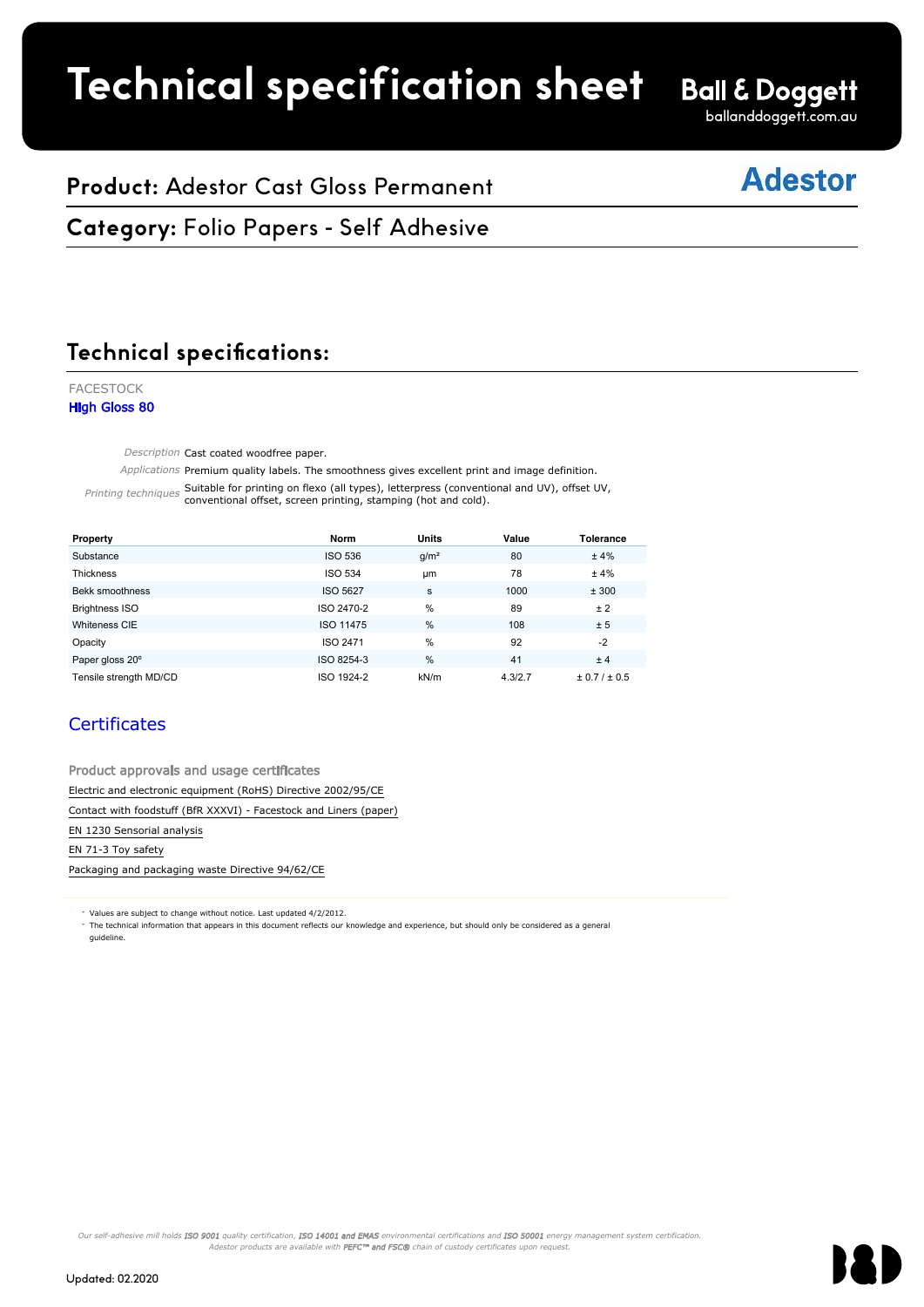# **Technical specification sheet**

**Ball & Doggett** ballanddoggett.com.au

### **Product:** Adestor A251

## **Adestor**

### **Category: Folio Papers - Adhesive Sheets**

Faces of the contract of the contract of the contract of the contract of the contract of the contract of the c

#### **Technical specifications:** Technical specific

#### ADHESIVE

A251

Description General use acrylic permanent adhesive including smooth and slightly rough or curved surfaces. Shelf life From the date of manufacture 2 years in 20°C and RH 50%

| Property                                                                                                                                                                                                                          | <b>Norm</b>      | <b>Units</b> | Value | <b>Tolerance</b> |  |  |  |
|-----------------------------------------------------------------------------------------------------------------------------------------------------------------------------------------------------------------------------------|------------------|--------------|-------|------------------|--|--|--|
| Adhesion (Peel 180° 20'/stainless steel)                                                                                                                                                                                          | FTM <sub>1</sub> | N/25mm       | 15,4  | $\geq 12.3$      |  |  |  |
| Shear (1kg, in <sup>2</sup> /glass)                                                                                                                                                                                               | FTM8             | min          | 100   | $\geq 60$        |  |  |  |
| Tack (Quick Stick stainless steel)                                                                                                                                                                                                | FTM <sub>9</sub> | N            | 10,3  | $\geq 7,8$       |  |  |  |
| Minimum labelling temperature                                                                                                                                                                                                     |                  | °C           | $+5$  |                  |  |  |  |
| Minimum service temperature                                                                                                                                                                                                       |                  | °C           | $-20$ |                  |  |  |  |
| Maximum service temperature.                                                                                                                                                                                                      |                  | °C           | $+80$ |                  |  |  |  |
| <b>Certificates</b><br>Product approvals and usage certificates                                                                                                                                                                   |                  |              |       |                  |  |  |  |
| Packaging and packaging waste Directive 94/62/CE                                                                                                                                                                                  |                  |              |       |                  |  |  |  |
| EN 71-3 Toy safety                                                                                                                                                                                                                |                  |              |       |                  |  |  |  |
| EN 71-9 Toy safety                                                                                                                                                                                                                |                  |              |       |                  |  |  |  |
| * Values are subject to change without notice. Last updated 7/28/2014.<br>The technical information that appears in this document reflects our knowledge and experience, but should only be considered as a general<br>quideline. |                  |              |       |                  |  |  |  |

#### **Certificates**

#### Product approvals and usage certificates Packaging and packaging waste Directive 94/62/CE Packaging and packaging waste Directive 94/62/CE

Our self-adhesive mill holds ISO 9001 quality certification, ISO 14001 and EMAS environmental certifications and ISO 50001 energy management system certification. Adestor products are available with PEFC™ and FSC® chain of custody certificates upon request